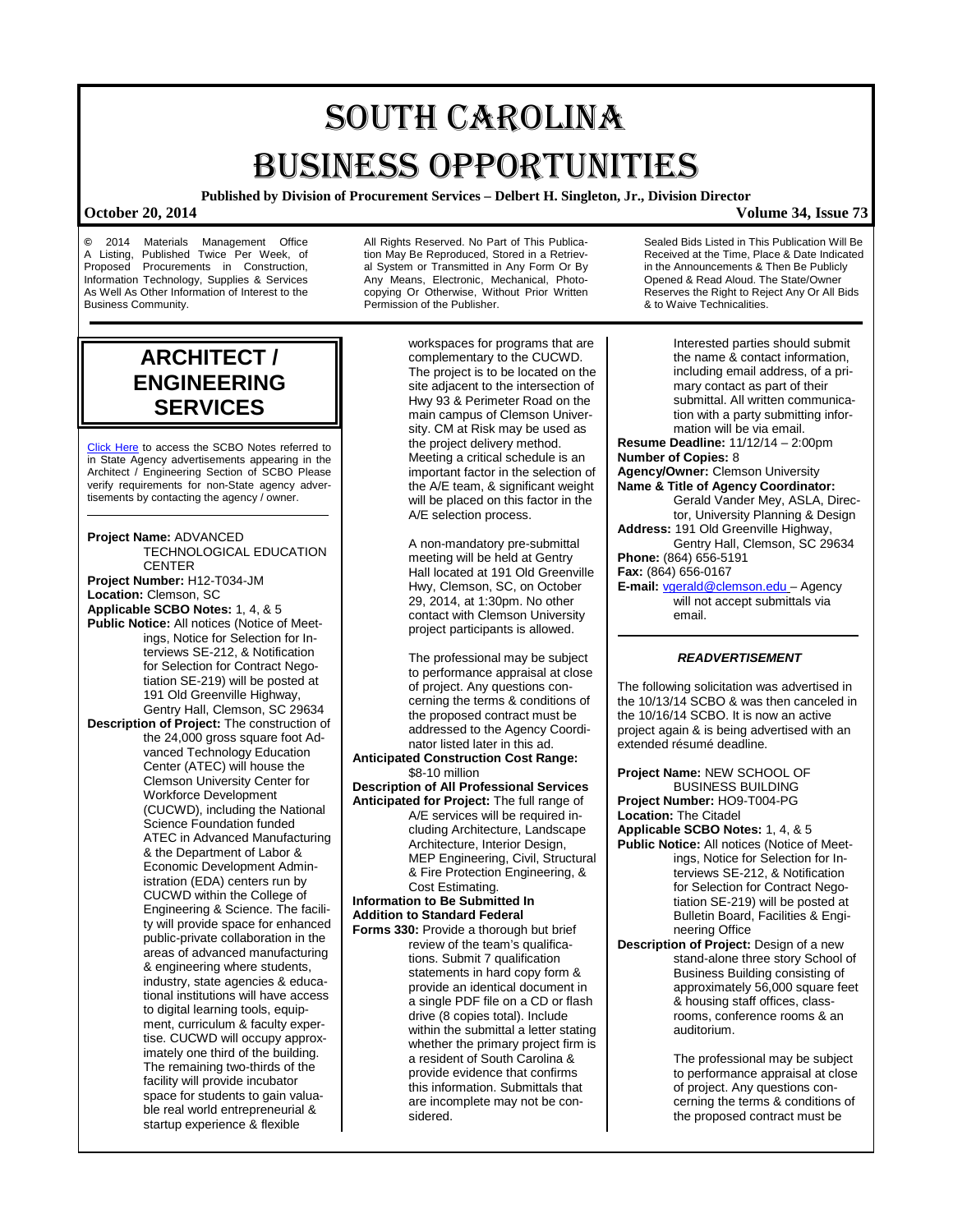addressed to the Agency Coordinator listed later in this ad. **Anticipated Construction Cost Range:** \$15 to \$17 million **Description of All Professional Services Anticipated for Project:** Complete architectural services from preliminary design through final completion of construction. **Information to Be Submitted In Addition to Standard Federal Forms 330:** All information each firm needs to submit to best represent their qualifications for this project. Interested parties should submit the name & contact information, including email address, of a primary contact as part of their submittal. All written communication with a party submitting information will be via email. **Resume Deadline:** 11/20/14 – 4:00pm, EST **Number of Copies:** 3 **Agency/Owner:** The Citadel **Name & Title of Agency Coordinator:** John E. Gardner, Resident Architect **Address:** 171 Moultrie St., Charleston, SC 29409 **Phone:** (843) 953-6876 **Fax:** (843) 953-6880 **E-mail:** [john.gardner@citadel.edu,](mailto:john.gardner@citadel.edu) Agency will not accept submittals via email. **Project Name:** ENVIRONMENTAL

STUDIES FOR STATE LAND ACQUISITIONS **Project Number:** N/A **Project Location:** Statewide **Applicable SCBO Notes:** 1, 4, & 5

**Public Notice:** All notices (Notice of Meetings, Notice for Selection for Interviews SE-212, & Notification for Selection for Contract Negotiation SE-219) will be posted at the following location: N/A

**Description of Project:** In accordance with the Budget & Control Board Policy for Obtaining Environmental Studies for State Land Acquisitions, the Office of State Engineer needs to update the list of firms qualified to perform required environmental studies for State land acquisitions. Firms already on the OSE list do not need to resubmit information this year. Current list is posted on the internet at [Click](http://procurement.sc.gov/webfiles/OSE_main/Inspections/2013_Firms_Qualified_to_Perform_Environmental_Studies_for_Land_Acquisitions.pdf)  [Here.](http://procurement.sc.gov/webfiles/OSE_main/Inspections/2013_Firms_Qualified_to_Perform_Environmental_Studies_for_Land_Acquisitions.pdf)

> Acceptance of submittals from firms seeking approval will only be done until the deadline stated in this solicitation. E-mailed copies of resumes will not be accepted – hard copies only. When complete, the new list will be

E-mailed to all firms on the list & will be posted on the OSE web site. All submittals must include an E-mail address & contact information. Any firms that have multiple offices must list complete information for each office they wish to be listed, including a contact person & E-mail address.

The professional may be subject to a performance appraisal at the close of the project. Any questions concerning the terms & conditions of the proposed contract must be addressed to the Agency Coordinator listed later in this notice.

**Description of Professional Services Anticipated for Project:** Criteria for the

studies are ASTM E1527-05 or ASTM E2247-08, whichever is applicable (this may be updated to more current versions) & the SC Budget & Control Board Policy. The SC Budget & Control Board Policy has been updated & can be obtained from the internet [Click Here.](http://procurement.sc.gov/webfiles/OSE_main/Inspections/Policy97-rev2010.pdf) There is no additional information available on this project.

### **Information to Be Submitted In Addition to the Current Standard Federal Form 330:** Firms must either have an in-

house laboratory certified by SCDHEC or list the name, location(s) & certification number of the SCDHEC certified laboratory(ies) they intend to use. In accordance with the State of South Carolina Green Purchasing Initiative, submittals cannot exceed 10 pages, front & back, including covers, which must be soft – no hard notebooks. The Standard Federal Forms are not included in the page count

**Note:** Interested parties should submit the name & contact information, including E-mail address, of a primary contact as part of their submittal. All written communication with a party submitting information will be done via E-mail.

**Resume Deadline:** 11/14/14 – 4:00pm **Number of Copies:** 1

- **Agency/Owner:** SC Budget & Control Board, Procurement Services Division, Office of State Engineer
- **Name & Title of Agency Coordinator:** Margaret D. Jordan, PE, Project Manager
- **Agency Address:** 1201 Main St., Ste. 600, Columbia, SC 29201

**Agency Phone:** (803) 737-0773 **Agency Fax:** (803) 737-0639

### **Agency Coordinator E-mail:** [mjordan@mmo.sc.gov](mailto:mjordan@mmo.sc.gov) –

Agency will not accept submittals via E-mail.

### **October 20, 2014 2 Volume 34, Issue 73**

**Project Name:** COTTONWOOD SOUTH / GLENDALE SHOALS EXTENSION TRAIL DESIGN (GLENDALE SHOALS EXTENSION), BRIDGE PLAZA AREA PLAN, & CONSTRUCTION ADMINISTRATION SERVICES

**Project Description:** Design & manage construction of the Glendale Shoals Extension Trail corridor in a manner that will create a user-friendly, safe, low-maintenance, & cost-effective trail, including boardwalks, bridges, safety infrastructure, & signage. Project is to include an area design for the "Plaza" area of the Glendale Shoals Bridge, a pedestrian bridge over Lawson's Fork in eastern Spartanburg County & a critical component of the Glendale Shoals Preserve, a popular passive recreation nature preserve in eastern Spartanburg County.

**Scope of Work:** Comprehensive project design including but not necessarily limited to: Area Design for Trailhead & Bridge Plaza area, trail routing & design, design for any & all necessary boardwalks & bridges as part of trail, erosion control, signage & security measures, trail counters & metrics devices. The project partners will independently procure surveying services for portions of the trail where surveying is necessary.

The selected firm will be responsible for independently identifying, recommending, & managing all necessary permitting & licensing processes associated with this project. All related permitting fees will be paid directly to the regulatory agencies by project partners.

The selected firm will be responsible for assisting the Project Manager & Spartanburg County Office of Purchasing with construction bidding, review & negotiation tasks.

**Submittal Deadline:** Monday, November 17, 2014, by 5:00pm

**Project Manager:** Spartanburg Area Conservancy (SPACE), Attn: Andrew Waters, 100 East Main Street, Suite 7B, Spartanburg, SC 29306

**Request Proposal Package Via E-mail**  From: Andrew Waters, [an](mailto:andrew@spartanburgconservation.org)[drew@spartanburgconservation.org;](mailto:andrew@spartanburgconservation.org) (864) 948-0000.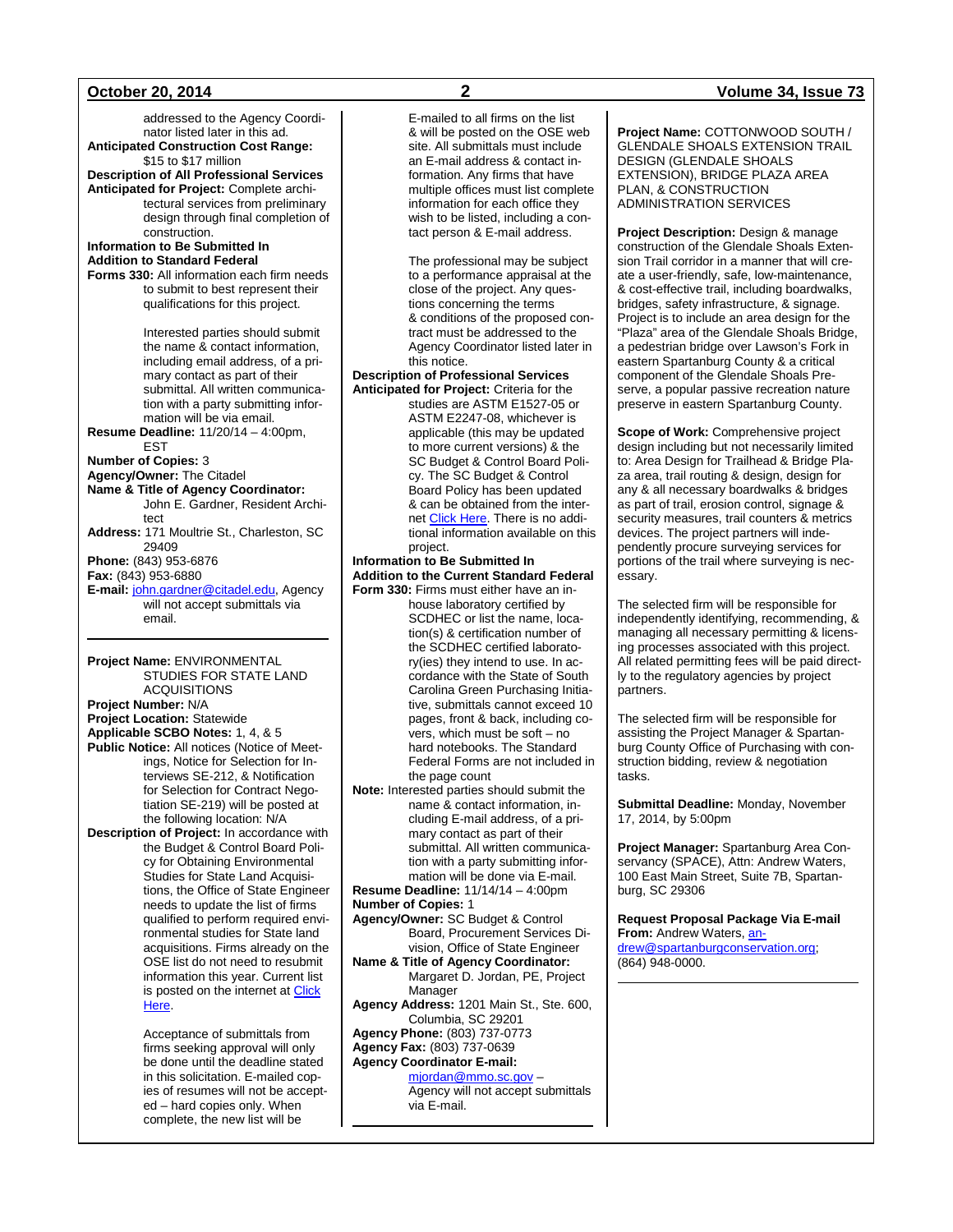### **PHASE II DEVELOPMENT OF MOUNT PLEASANT MEMORIAL WATERFRONT PARK**

REQUEST FOR STATEMENTS OF INTEREST, QUALIFICATIONS & EXPERIENCE

# 1415-049-RM

**Qualified Design Firms With An Emphasis In Civil Engineering Are Invited To Submit** Statements of Interest, Qualifications & Experience Proposals to the Town of Mount Pleasant to provide professional design services for Phase II development of Mount Pleasant's Memorial Waterfront Park located at 71 Harry Hallman Boulevard, Mount Pleasant, SC 29464. Services shall include construction management for any or all portions of this project. The extent of design services & development of construction documents shall be determined over time for each park element & as budget allows.

**The Current Park,** located on approximately seven (7) acres at the foot of the Arthur Ravenel Bridge, consist of a Sweetgrass Cultural Arts Pavilion, Visitor Center, War Memorial & fountain, nautical-themed playground modeled after the bridge, open green space, café & gift shop, outdoor eating area with tables, bait & tackle shop, a 1,250-foot pier for fishing & pedestrian strolling, restrooms, public safety office, pedestrian paths, parking, lighting, emergency call boxes & landscaping. Various events are held at the park throughout the year to take advantage of the amenities & vast waterfront views.

**The Various Project Elements** for Phase II development of the park may include an amphitheater, water taxi, kayak launch, floating docks, remodel of existing café & gift shop with focus towards a private partner, walk through water feature/fountain, CARTA/trolley stop (possible private-public partnership), tribute to shrimping industry, complete playground with feature for small children & improvements to the land by the parking lot across from the park for overflow parking & improved lighting.

**More Detailed Or Additional Project Elements May Be Developed Later;** however, the Offeror shall consider the Scope of Work for the proposal offering. The goal of the project is to further develop the park, including opportunities for private-public partnerships. The assessment & design shall incorporate any & all local, State & Federal regulations/standards which shall apply.

**All Interested Parties Shall Have Demonstrated Ability** to work within a team environment, demonstrated ability in the assessment & design of similar type waterfront park facilities & the ability to successfully manage & coordinate a multidisciplined effort by various professionals.

**One (1) Unbound Original & Seven (7) Copies** of the "Statements of Interest" Proposals shall be submitted in a sealed envelope or wrapping clearly marked with the title "RFQ for Phase II Development of Waterfront Park." "Statements of Interest" Proposals will be accepted until 2:00pm, November 12, 2014, by the Purchasing Division for the Town, at which time & place all proposals shall be publicly opened in Meeting Room 2, located in the Court-Council Building, Building C, of the aforementioned Municipal Complex. At such time only the names of the Offerors will be read aloud & recorded. Submittals received after the scheduled opening date & time will be disqualified in accordance with the Town of Mount Pleasant's Procurement Ordinance.

**Evaluation Criteria Includes,** but is not limited to, the professional qualifications of the Offeror, previous experience in the many disciplines in the design & successful management of a multi-disciplined effort, including commitment to project schedules & budget constraints, & the Offerors' overall ability to prepare concise, meaningful responses addressing the various aspects of the Solicitation.

**This Solicitation Does Not Commit The** 

**Town** to award a contract, to pay any costs incurred in the preparation of a submittal, or to procure or contract for the articles of goods or services. The Town reserves the right to waive any informalities or irregularities, to accept or reject any or all responses & to award or refrain from awarding a contract to any Offeror, if it is in the best interest of the Town to do so.

**All Interested Parties Are Encouraged** to e-mai[l rmiddleton@tompsc.com](mailto:rmiddleton@tompsc.com) or contact the Purchasing Division at (843) 884-8517 Ext. 3536 to obtain the Solicitation.

> Regina O. Middleton, CPPB Senior Purchasing Agent Town of Mount Pleasant

## **CONSTRUCTION**

### *RE-BID*

**Project Name:** ADJUTANT GENERAL BUILDING (110706) – ELEVATOR CONTROLS RETROFIT **Project Number:** F03-9922-JM **Project Location:** 1 National Guard Rd., Columbia, SC 29201 **Bid Security Required:** Yes **Performance Bond Required:** Yes **Payment Bond Required:** Yes

**October 20, 2014 3 Volume 34, Issue 73 Description of Project:** Retrofit / renovate controls of two existing three-stop hydraulic elevators. Contractor may be subject to performance appraisal at close of project. **Construction Cost Range:** <\$150,000 **Architect/Engineer:** Wagner Consulting Group **A/E Contact:** Johnathan Brooks **A/E Address:** PO Box 366, Eden, NC 27289 **E-mail:** [jbrooks@wagnerconsulting.com](mailto:jbrooks@wagnerconsulting.com) **Telephone:** (336) 612-2424 **A/E Fax:** (336) 612-2441 **Note:** All questions & correspondence concerning this Invitation to Bid shall be addressed to the A/E consultant. **Bidding Documents/Plans May Be Obtained From:** [www.TPM-columbia.com](http://www.tpm-columbia.com/) or TPM, 1241 Assembly St., Columbia, SC 29201, phone (803) 252-4770 **Plan Deposit:** \$25.00, non-refundable **Note:** Only those bidding documents / plans obtained from the aforementioned source are official. Bidders rely on copies of bidding documents / plans obtained from any other source at their own risk. **Bidding Documents/Plans Are Also on File for Viewing Purposes Only At:** [www.TPM-columbia.com](http://www.tpm-columbia.com/) or TPM, 1241 Assembly St., Columbia, SC 29201, phone (803) 252-4770 **Pre-Bid Conf.:** Not mandatory **Pre-Bid Date/Time:** 10/30/14 – 2:00pm **Place:** Conference Room at 921 Main St., Columbia **Agency/Owner:** South Carolina Budget & Control Board, Division of General Services **Agency Procurement Officer:** Bobby **Banks Address:** 915 Main St., Columbia, SC 29201 **E-mail:** [bbanks@gs.sc.gov](mailto:bbanks@gs.sc.gov) **Telephone:** (803) 734-6775 **Fax:** (803) 734-6815 **Bid Closing Date/Time:** 11/13/14 – 2:00pm **Place:** Conference Room 103 at 921 Main St., Columbia **Hand Deliver/Mail Bids To:** SC Budget & Control Board, "Attn.: Sealed Bid Enclosed," 921 Main St., Columbia, SC 29201

> **Project Name:** BOND HALL AREAS A & B ROOF REPLACEMENT **Project Number:** H09-9610-PG-A **Project Location:** Charleston **Bid Security Required:** Yes **Performance Bond Required:** Yes **Payment Bond Required:** Yes **Description of Project:** Base Bid work includes total removal of existing roofing systems down to the structural deck for approximately 50 squares of roof. Roof replacement includes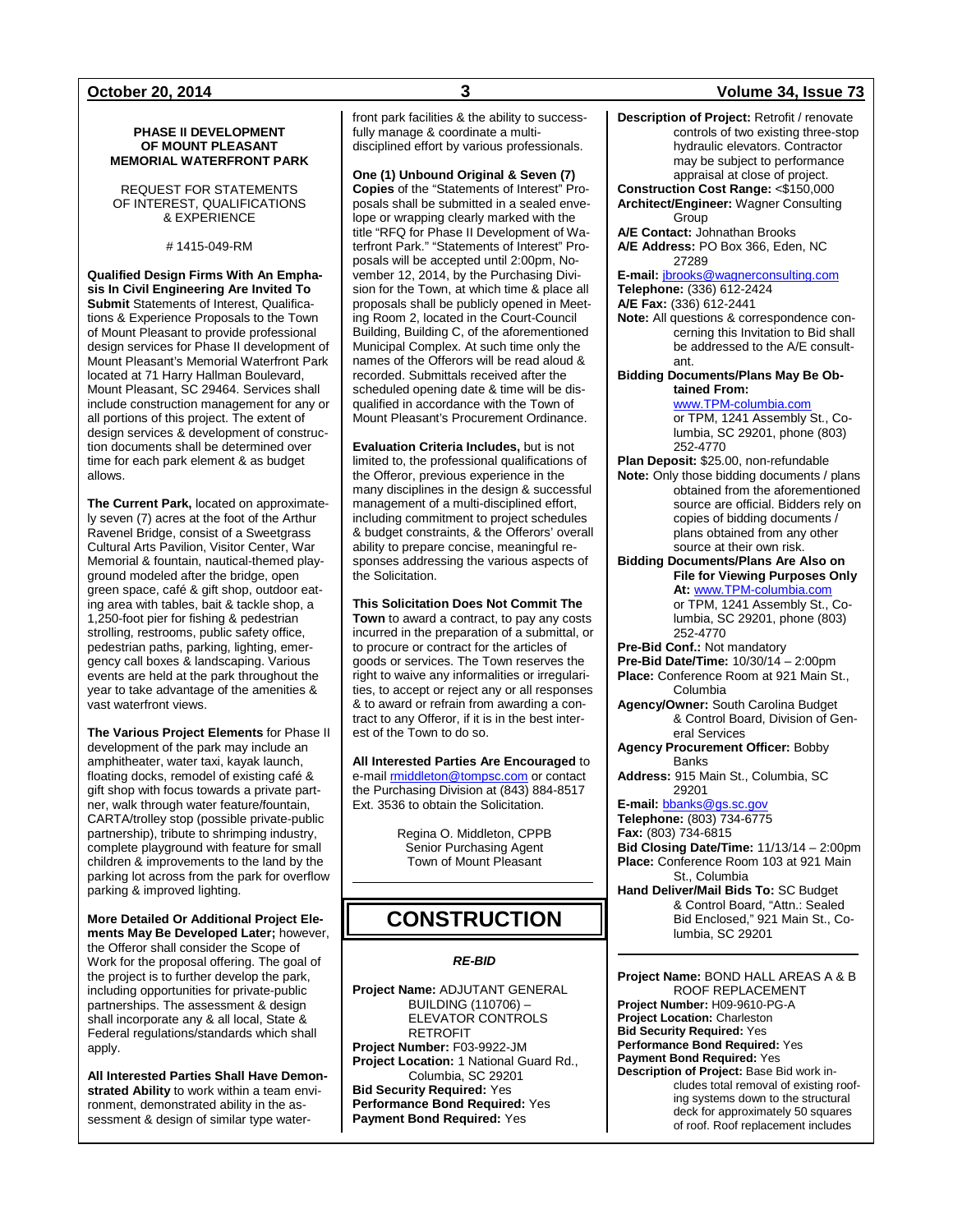minor deck repairs, rough carpentry, roof insulation, & a two-ply & modified bitumen roof system. All associated sheet metal components & accessories are included. Removal of minor, non-friable asbestos-containing roof materials is included. Contractor may be subject to performance appraisal at close of project. **Construction Cost Range:** \$80,000 - \$90,000 **Architect/Engineer:** ADC Engineering, Inc. **A/E Contact:** Joe Baker **A/E Address:** 1226 Yeamans Hall Rd., Hanahan, SC 29410 **E-mail:** [amandam@adcengineering.com](mailto:amandam@adcengineering.com) **Telephone:** (843) 566-0161 **Fax:** (843) 566-0162 **Note:** All questions & correspondence concerning this Invitation to Bid shall be addressed to the A/E. **Bidding Documents/Plans May Be Obtained From:** Duncan-Parnell, 3150 West Montague Ave., North Charleston, SC 29418, phone (843) 747-6033, web site, [http://www.dpibidroom.com](http://www.dpibidroom.com/) – no partial sets. Addenda will only be able to be obtained by those having full sets **Plan Deposit:** \$50.00, non-refundable **Note:** Only those bidding documents / plans obtained from the aforementioned source are official. Bidders rely on copies of bidding documents / plans obtained from any other source at their own risk. **Bidding Documents/Plans Are Also on File for Viewing Purposes Only At: AGC:** [www.cagc.org](http://www.cagc.org/) on IBuild **Reed:** 30 Technology Pkwy. South, Norcross, Ga. 30092, phone (770) 209-3323 **Other:** iSqFt Plan Room / HCAC, 109 Woodruff Industrial Lane, Greenville, SC 29607, phone (877) 227-1680 **Pre-Bid Conf.:** Mandatory **Pre-Bid Date/Time:** 10/30/14 – 11:00am **Place:** Facilities Conference Room, 171 Moultrie St., Charleston, SC 29409 **Agency/Owner:** The Citadel **Agency Procurement Officer:** John Gardner **Address:** 171 Moultrie St., Charleston, SC 29409 **E-mail:** [John.Gardner@citadel.edu](mailto:John.Gardner@citadel.edu) **Telephone:** (843) 953-6876 **Fax:** (843) 953-6880 **Bid Closing Date/Time:** 11/13/14 – 2:00pm **Place:** Facilities Conference Room, 171 Moultrie St., Charleston, SC 29409 **Hand Deliver/ Mail Bids To:** The Citadel, Attn.: John E. Gardner, 171 Moultrie St., Charleston, SC 29409 **Project Name:** VARIOUS GYM FLOOR

REPAIRS AT OAKBROOK & DUBOSE MIDDLE SCHOOLS **Project Number:** 1415-006 **Project Locations:** 1286 Old Fort Dr., Ladson, SC 29456 & 1005 DuBose School Rd., Summerville, SC 29483 **Bid Security Required:** Yes **Performance Bond Required:** Yes

**Payment Bond Required:** Yes **Description of Project:** Replace gym floor at Oakbrook Middle School & repair & recoat gym floor at DuBose Middle School **Construction Cost Range:** \$80,000 - \$125,000 **Architect/Engineer:** REI Engineers **A/E Contact:** Justin Reeder **A/E Address:** 2090 Executive Hall Rd., Ste. 165, Charleston, SC 29407 **A/E Telephone:** (843) 225-6272, Ext. 103 **A/E Fax:** (843) 225-6273 **A/E E-mail:** [jreeder@reiengineers.com](mailto:jreeder@reiengineers.com) **Plans on File At:** AGC, Dodge & Construction Data Company **Plans May Be Obtained From:** REI Engineers – electronic set only **Plan Deposit:** None **Pre-Bid Conf./Site Visit:** Mandatory **Pre-Bid Date/Time:** 10/28/14 – 10:00am **Place:** Oakbrook Middle School, 1286 Old Fort Dr., Ladson, SC 29456 **Agency/Owner:** Dorchester School District Two **Agency Coordinator:** Richard Rogers **Address:** 164 McQueen Blvd., Summerville, SC 29483 **Telephone:** (843) 695-4925 **Fax:** (843) 821-3990 **E-mail:** [rrogers@dorchester2.k12.sc.us](mailto:rrogers@dorchester2.k12.sc.us) **Bid Closing Date/Time:** 11/10/14 – 3:00pm **Place:** 164 McQueen Blvd., Summerville, SC 29483 **Hand Deliver/Mail Bids To:** Dorchester School District Two, 164 McQueen Blvd., Summerville, SC 29483 **Project Name:** COWPENS, CLIFTON & PACOLET MILLS W.W.T.P. – CHEMICAL FEED MODIFICATIONS – DIVISIONS I, II & III **Project Number:** N/A **Project Location:** Spartanburg County **Bid Security Required:** Yes **Performance Bond Required:** Yes **Payment Bond Required:** Yes **Description of Project:** Construction of chemical feed improvements at three existing WWTP's **Architect/Engineer:** Wiedeman & Singleton, Inc. **A/E Contact:** Mark Scherger **A/E Address:** 131 East Main St., Ste. 300, Rock Hill, SC 29730 **A/E Telephone:** (803) 329-2944 **A/E Fax:** (803) 329-2954 **A/E E-mail:** [mrs@wiedeman.com](mailto:mrs@wiedeman.com) **Plans on File At: Dodge:** McGraw-Hill Construction Dodge Network **Other:** iSqFt Internet Plan Room **Plans May Be Obtained From:** Wiedeman & Singleton, Inc., 131 East Main St., Ste. 300, Rock Hill, SC 29730 – contact Lesa Jenkins at (803) 329-2944, Ext. 227, or E-mail

[lbj@wiedeman.com](mailto:lbj@wiedeman.com)

### **October 20, 2014 4 Volume 34, Issue 73**

**Plan Deposit:** \$150.00, non-refundable **Pre-Bid Conf./Site Visit:** None **Agency/Owner:** Spartanburg Sanitary Sewer District **Name & Title of Agency Coordinator:** Joshua Smith, Reclaimed Water Treatment Manager **Address:** 1450 Southport Rd., Spartanburg, SC 29306 **Telephone:** (864) 598-7288 **Fax:** (864) 596-4917 **E-mail:** [jsmith@sws-sssd.org](mailto:jsmith@sws-sssd.org) **Bid Closing Date/Time:** 11/20/14 – 2:00pm **Place:** Spartanburg Water System Office, Commission Room, 200 Commerce St., Spartanburg **Hand Deliver/Mail Bids To:** Spartanburg Water Commission, Commission Room, 200 Commerce St., Spartanburg, SC 29304 REQUEST FOR PROPOSAL **Project Name:** DESIGN / BUILD DAUFUSKIE ISLAND PARK

**Project Number:** RFP 111314E **Project Location:** Beaufort County **Description of Project:** The project consists of developing plans, specifications, supplying materials, labor & constructing the amenities as per the South Carolina State Parks, Recreation & Tourism Grant P28051400514 in the Daufuskie Island Park located at 105 Frances Jones Blvd. on parcel number R800 024 000 0135

0000 on Daufuskie Island.

The amenities include walking paths, vegetation, restrooms, water system, sewer system, parking area, access drive, signage, picnic tables, grills, & electrical service.

**Pre-Proposal Conf.:** 10/30/14 – 10:00am **Place:** 104 Industrial Village Rd., Building #3, Beaufort, SC 29906

**Proposal Due Date/Time:** 11/13/14 – 5:00pm

**Place:** Beaufort County Purchasing Department, Building #2, 106 Industrial Village Rd., Beaufort, SC 29906

**Proposal Package Fee:** None

**Agency/Owner:** Beaufort County Government

**Direct Inquiries To:** Beaufort County Engineering, phone (843) 255-2700

**E-mail Requests for Proposal Package/Questions To:** [cskinner@bcgov.net](mailto:cskinner@bcgov.net) **Invitation:** Bids from local, small, minority

& women business enterprises are strongly encouraged.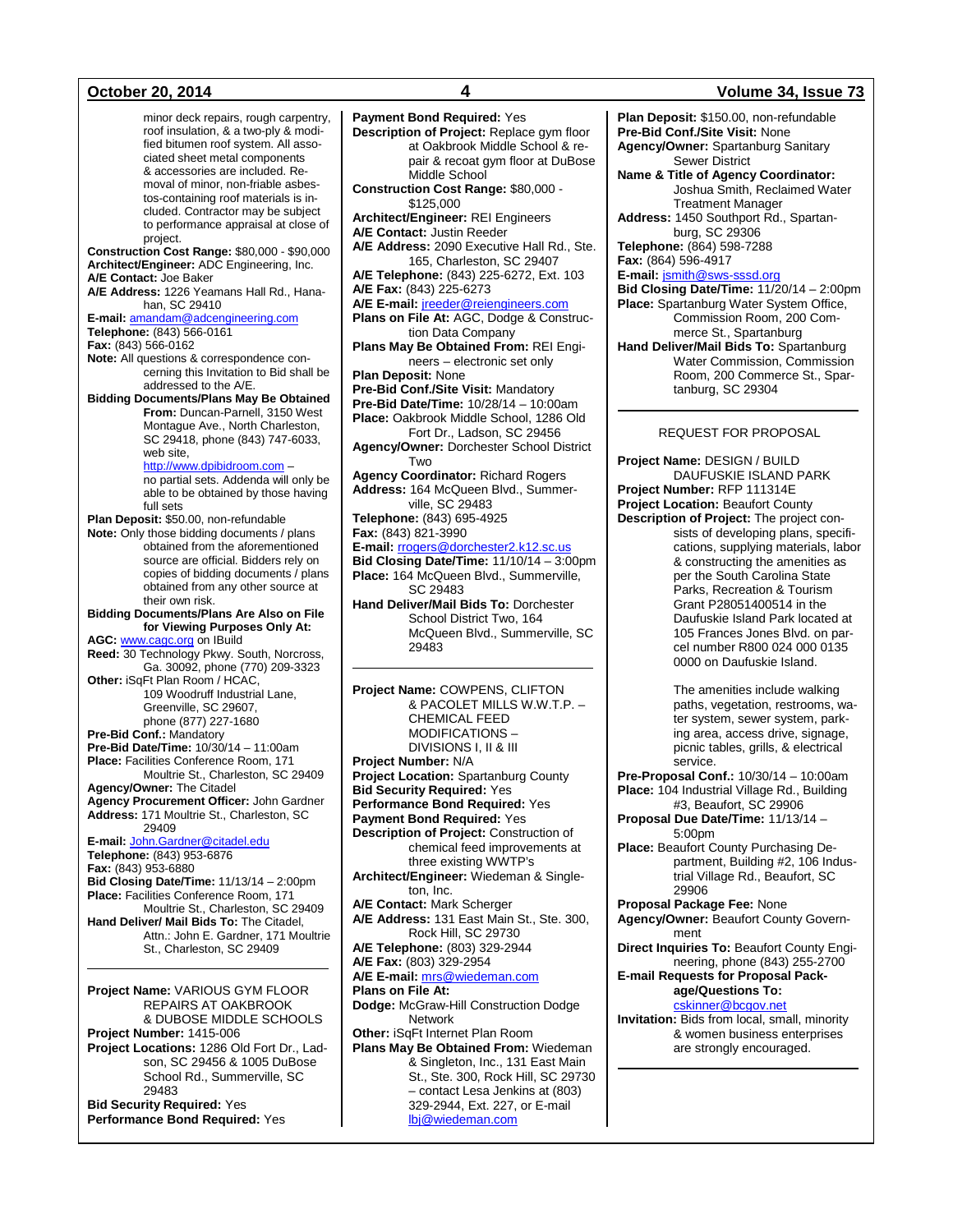### **October 20, 2014 5 Volume 34, Issue 73**

**Project Name:** HISTORIC TRAIN LEAD PAINT REMOVAL & HIGH PERFORMANCE COATINGS APPLICATION **Project Number:** 13208-00-Paint **Project Location:** Greenwood, SC **Bid Security Required:** Yes **Performance Bond Required:** Yes **Payment Bond Required:** Yes **Description of Project:** The work consists, in general, of lead paint work, applied to presently painted surfaces. Preparation & painting of locomotive (interior & exterior). Finishes as selected by owner. The locomotive shall be completed first, prior to any other car being completed. **Architect/Engineer:** Davis & Floyd, Inc. **A/E Contact:** Mark Stevens **A/E Address:** 1319 Hwy. 72 / 221 East, PO Drawer 428, Greenwood, SC 29648 **A/E Telephone:** (864) 229-5211 **A/E Fax:** (864) 229-7844 **A/E E-mail:** [mstevens@davisfloyd.com](mailto:mstevens@davisfloyd.com) Plans on File At: Davis & Floyd, Inc., Greenwood **How Plans May Be Obtained:** Electronic copies of the contract documents may be obtained for no charge by E-mailin[g Documents-](mailto:Documents-GWD@davisfloyd.com)[GWD@davisfloyd.com.](mailto:Documents-GWD@davisfloyd.com) Hard copies may be obtained by written request to Davis & Floyd, Inc., PO Drawer 428, Greenwood, SC 29648, Attn.: Cheryl Adams **Plan Deposit:** \$50.00, non-refundable **Pre-Bid Conf.:** Mandatory **Pre-Bid Date/Time:** 11/3/14 – 3:00pm **Place:** 906 Main St., Greenwood **Agency/Owner:** The Museum & Railroad Historical Center **Name & Title of Agency Coordinator:** Stacey Thompson, Executive Director **Address:** The Museum & Railroad Historical Center, 106 Main St., Greenwood, SC 29649 **Telephone:** (864) 229-7093 **E-mail:** [greenwoodmuseumdirec](mailto:greenwoodmuseumdirector@gmail.com)[tor@gmail.com](mailto:greenwoodmuseumdirector@gmail.com) **Bid Closing Date/Time:** 11/17/14 – 12:00pm **Place:** 106 Main St., Greenwood **Hand Deliver Bids To:** Stacey Thompson, 106 Main St., Greenwood, SC 29649 **Mail Bids To:** Stacey Thompson, PO Box 3131, Greenwood, SC 29648

**Project Name:** HISTORIC TRAIN ASBESTOS ABATEMENT **Project Number:** 13208-00-AA **Project Location:** Greenwood, SC **Bid Security Required:** Yes **Performance Bond Required:** Yes **Payment Bond Required:** Yes

**Description of Project:** The work includes abatement & encapsulation of asbestos present in the locomotive & historic train cars. **Architect/Engineer:** Davis & Floyd, Inc. **A/E Contact:** Mark Stevens **A/E Address:** 1319 Hwy. 72 / 221 East, PO Drawer 428, Greenwood, SC 29648 **A/E Telephone:** (864) 229-5211 **A/E Fax:** (864) 229-7844 **A/E E-mail:** [mstevens@davisfloyd.com](mailto:mstevens@davisfloyd.com) **Plans on File At:** Davis & Floyd, Inc., Greenwood **How Plans May Be Obtained:** Electronic copies of the contract documents may be obtained for no charge by E-mailin[g Documents-](mailto:Documents-GWD@davisfloyd.com)[GWD@davisfloyd.com.](mailto:Documents-GWD@davisfloyd.com) Hard copies may be obtained by written request to Davis & Floyd, Inc., PO Drawer 428, Greenwood, SC 29648, Attn.: Cheryl Adams **Plan Deposit:** \$50.00, non-refundable **Pre-Bid Conf.:** Mandatory **Pre-Bid Date/Time:** 11/3/14 - 2:00pm **Place:** 906 Main St., Greenwood **Agency/Owner:** The Museum & Railroad Historical Center **Name & Title of Agency Coordinator:** Stacey Thompson, Executive Director **Address:** The Museum & Railroad Historical Center, 106 Main St., Greenwood, SC 29649 **Telephone:** (864) 229-7093 **E-mail:** [greenwoodmuseumdirec](mailto:greenwoodmuseumdirector@gmail.com)[tor@gmail.com](mailto:greenwoodmuseumdirector@gmail.com) **Bid Closing Date/Time:** 11/17/14 – 12:00pm **Place:** 106 Main St., Greenwood **Hand Deliver Bids To:** Stacey Thompson, 106 Main St., Greenwood, SC

**Mail Bids To:** Stacey Thompson, PO Box 3131, Greenwood, SC 29648

### INVITATION TO BID

**Job Name:** WILLIAM ENSTON HOME MEMORIAL HALL SELECTIVE ROOF REPLACEMENT

**Job Number:** 141101

29649

**The Housing Authority Of The City Of Charleston Will Receive Sealed Bids** on a general contract for William Enston Home Memorial Hall Selective Roof Replacement until 2:00pm, local time, on Tuesday, November 18, 2014, at 550 Meeting Street, Room 232, Charleston, SC. Bids will be publicly opened.

**Bid Documents Will Be Available** after 2:00pm, on Tuesday, October 21, 2014. Document may be obtained from A&E Digital Printing, 517 King St., Charleston, SC 29403, (843) 853-5066. Plans will also be

available through Plan-Well at anedigital.com Public Plan Room.

**Public Viewing Of Documents Is Available** at CHA Capital Fund Office, 545 Meeting St., Charleston, SC 29403, (843) 720- 3983. In order to keep this bid fair & equitable, contractors & plan rooms may purchase copies of the bid documents through A & E Digital Printing in read-only PDF & / or hard copy format. Plan rooms may only display read only documents to their members.

**A Mandatory Pre-Bid Conference Will Be Held** at the Housing Authority Maintenance Office, 545 Meeting Street, Charleston, SC 29403. All questions that may arise after the pre-bid meeting must be submitted, in writing, to the project architect on or before Friday, November 7, 2014, at 12:00pm. The final addendum will be released by close of business Tuesday, November 11, 2014.

**Please Direct All Questions** concerning scope of work & specifications to the project architect, Rick Cook, at (843) 566-0161, or CHA Project Manager, Ed Donnelly, (843) 720-3983.

**Bidders Must Affirm Their Compliance**  with Title VI of the Civil Rights Act of 1964, Section 504 of the Rehabilitation Act of 1973; & the Age Discrimination Act of 1975; Debarment Certification, 43 CFR, Part 12, Section 12.510; Copeland "Anti-Kickback" Act (18 U.S.C. 874) as supplemented in Department of Labor regulations (29 CFR Part 3); Section 3 of the Housing & Urban Development Act of 1968.

**The Housing Authority Encourages** minority & women-owned businesses, Section 3 Businesses & Section 3 Residents to participate in its on-going purchasing of goods & services.

**This Project Is Funded** in part by a federal grant from the National Park Service & administered by the South Carolina Department of Archives & History.

**The Housing Authority Of The City Of Charleston Reserves The Right** to waive irregularities & to reject any & all bids.

> Donald J. Cameron President / Chief Executive Officer

### **DEMOLITION & SALVAGE OF GREENWOOD COUNTY CIVIC CENTER**

**Notice Is Hereby Given** that sealed bids will be received by Greenwood County until 2:30pm, local time, on Tuesday, the 25th day of November 2014, for Bid Number 1740-05/11-14, Demolition & Salvage of the Greenwood County Civic Center, Greenwood County Engineering Dept., Greenwood, SC.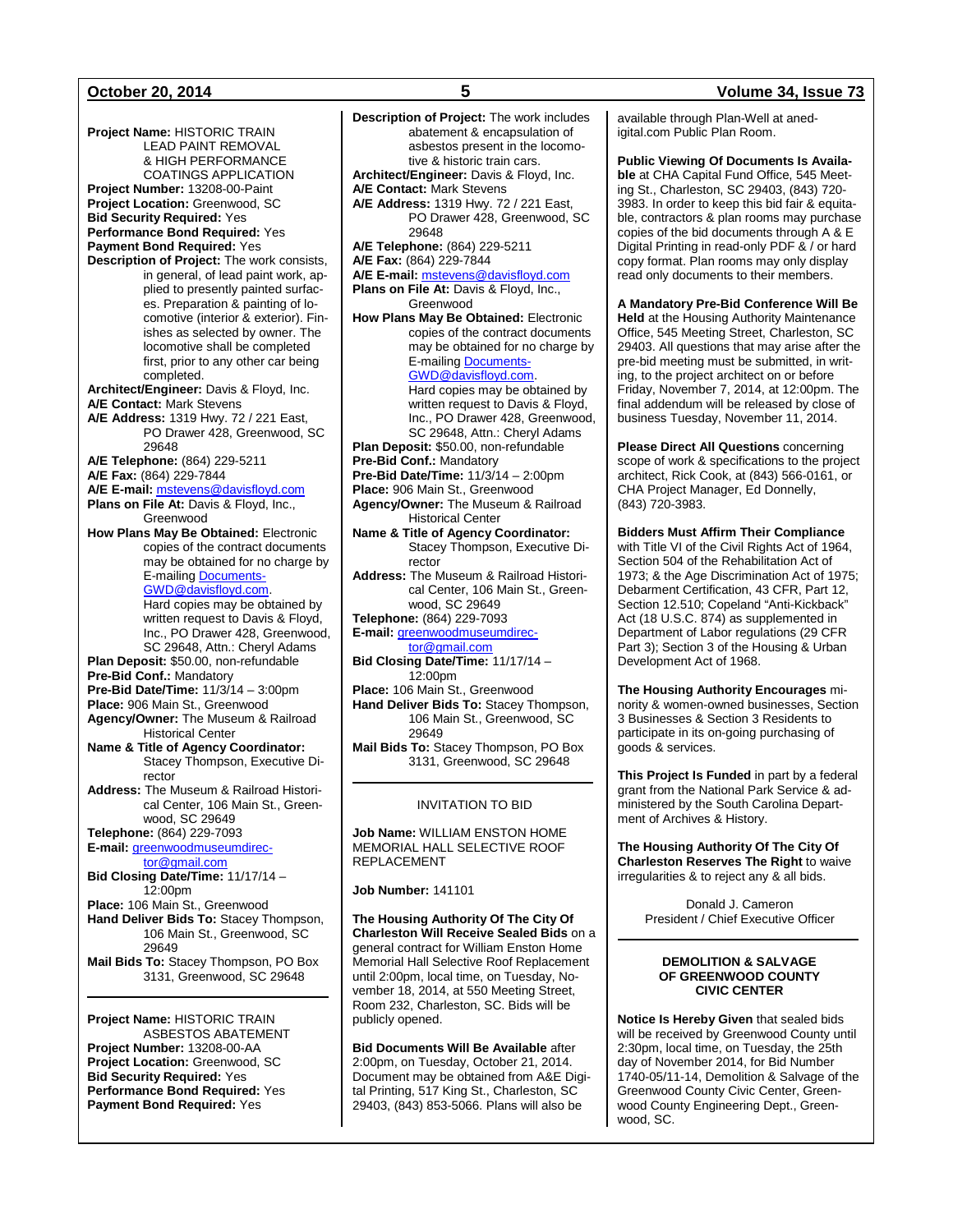**Contract Documents May Be Received From** the Procurement Officer, 600 Monument Street, Greenwood, SC 29646. Additional information is available on the website [Click Here.](http://www.greenwoodsc.gov/countywebsite/index.aspx?page=572)

**Mailed Bids Must Be Addressed To** Attn: Brian McKenna, Greenwood County Treasurer's Office, 600 Monument Street, Box P-106 Park Plaza, Greenwood, SC 29646.

**Hand Delivered Bids Must Be Submitted To** Brian McKenna, Greenwood County Treasurer's Office, 600 Monument Street, Suite 106 Park Plaza, Greenwood, SC.

**Outside Of Bid Envelope Must Be Clearly Labeled** with the name of the contractor, name of the project, & with the bid number. Failure to do so may result in a premature opening or failure to open such proposal.

**A Mandatory Pre-Bid Meeting Will Be Held** at the Civic Center location, 1610 Highway 72 221 East, Greenwood, SC, on October 29, 2014, at 10:00am.

**Bids Will Be Publicly Opened & Read Aloud** at 2:35pm, local time, on Tuesday, the 25th day of November 2014, in the Greenwood County Treasurer's Office, 600 Monument Street, Suite 106, Park Plaza, Greenwood, SC.

**If You Have A Disability That Requires Any Special Materials,** services, or assistance, please contact Brian McKenna at (864) 942-8799 so that appropriate accommodations can be made.

**Greenwood County Reserves The Right** to reject any & all bids, & to waive any informalities or irregularities.

## **CONSULTANT / PROFESSIONAL SERVICES**

### REQUEST FOR PROPOSAL

**Description:** ONE-WAY TO TWO-WAY TRAFFIC CONVERSION IMPACT STUDY **Solicitation Number:** 15.21.WW.P **Delivery Point:** Charleston **Submit Offer By:** 11/13/14 – 2:00pm **Purchasing Entity:** College of Charleston Procurement Office, Room B53, 160 Calhoun St., Charleston, SC 29424 **Buyer:** Wendy Williams, (843) 953-5510 **Download Solicitation From:** [http://ebid.cofc.edu](http://ebid.cofc.edu/) – under "Cur-

rent Bid Opportunities"

REQUEST FOR INFORMATION

**Description:** STUDY TO CERTIFY MICROWAVE PATH **Specifics:** You are invited to submit information on an engineering & path study on an existing microwave system supporting a Motorola Astro P25 Trunked Simulcast Radio System.

> The County will evaluate responses to establish budgetary & functional requirements for an anticipated future procurement. The purpose of this Request for Information (RFI) is to gather information. No award will be made on the results of this process. Any procurement by the County will be the subject of a separate process & subject to budget approval.

**Solicitation Number:** RFI 103114 **Delivery Point:** Beaufort County **Submit Offer By:** 10/31/14 – 3:00pm **Location:** Beaufort County Purchasing Department, 106 Industrial Village Rd., Building #2, Beaufort, SC 29906-4291

**Direct Inquiries To:** Dave Thomas, phone (843) 255-2353

**Fax Questions To:** Dave Thomas, (843) 255-9437

**Questionnaires Due:** Via E-mail t[o dthomas@bcgov.net](mailto:dthomas@bcgov.net) - hard copy material (optional) must be postmarked by 10/31/14 to the above address.

### **CLASSIFICATION & COMPENSATION STUDY FOR YORK COUNTY**

REQUEST FOR PROPOSALS #2250

York County is soliciting written proposals from qualified firms for consulting services for classification & compensation study of jobs in York County government. Direct inquiries concerning this proposal to Lisa Davidson, (803) 684-8512[, li](mailto:lisa.davidson@yorkcountygov.com)[sa.davidson@yorkcountygov.com.](mailto:lisa.davidson@yorkcountygov.com)

Proposals will be received in the York County Purchasing Department, Agricultural Building, Room 114, #6 South Congress Street, York, SC 29745, until 11:00am, on Thursday, November 6, 2014, at which time said proposals will publicly opened. This proposal is listed on the York County website a[t www.yorkcountygov.com/purchasing.](http://www.yorkcountygov.com/purchasing)

### **October 20, 2014 6 Volume 34, Issue 73**

### **WATER & SEWER RATE STUDY FOR CITY OF COLUMBIA**

The City of Columbia is requesting proposals from qualified vendors for "Water & Sewer Rate Study." Information can be viewed using the City of Columbia's Bid Online System at [https://bidonline.columbia.sc.gov.](https://bidonline.columbia.sc.gov/)

Bid No: ENGRFP0004-14-15

Questions Deadline: October 24, 2014, 5:00pm, local time

Submittal Deadline: October 29, 2014, 11:00am, local time

## **EQUIPMENT**

**Description:** 8K DIESEL FORKLIFTS **Solicitation Number:** 5400008685 **Submit Offer By:** 11/20/14 – 10:00am **Purchasing Agency:** SC Department of Transportation, Procurement Office, Room 101, 955 Park St., Columbia, SC 29201 **Buyer:** Andy Bowman, CPPB **E-mail:** [bowmanae@scdot.org](mailto:bowmanae@scdot.org) **Phone:** (803) 737-1484 **Download Solicitation From:** [http://webprod.cio.sc.gov/SCSolicitationWe](http://webprod.cio.sc.gov/SCSolicitationWeb/solicitationAttachment.do?solicitnumber=5400008685) [b/solicitationAttachment.do?solicitnumber=5](http://webprod.cio.sc.gov/SCSolicitationWeb/solicitationAttachment.do?solicitnumber=5400008685) [400008685](http://webprod.cio.sc.gov/SCSolicitationWeb/solicitationAttachment.do?solicitnumber=5400008685)

**Description:** LINCOLN ELECTRIC VRTEX 360 VIRTUAL REALITY WELDING TRAINER **Solicitation Number:** OC-5-1415 **Delivery Point:** Orangeburg, SC **Submit Offer By:**11/3/14 – 12:00pm **Purchasing Agency:** Orangeburg-Calhoun Technical College, Purchasing Office, 3250 St. Matthews Rd., Orangeburg, SC 29118 **Direct Inquiries To Buyer:** Scarlet Geddings, Purchasing Officer,  $(803)$  535-1243,  $ged$ <br>dingss@octech.edu</u> s@octech.edu **Download Solicitation From:** [www.octech.edu/about/procurement](http://www.octech.edu/about/procurement_office.aspx)

[\\_office.aspx](http://www.octech.edu/about/procurement_office.aspx)

**Description:** S.C.D.O.T. – 4-6 TON ROLLERS **Solicitation Number:** 5400008684 **Submit Offer By:** 11/20/14 – 10:00am **Purchasing Agency:** SC Department of Transportation, Procurement Office, Room 101, 955 Park St., Columbia, SC 29201 **Buyer:** Andy Bowman, CPPB **E-mail:** [bowmanae@scdot.org](mailto:bowmanae@scdot.org) **Phone:** (803) 737-1484 **Download Solicitation From:** [http://webprod.cio.sc.gov/SCSolicitationWeb/s](http://webprod.cio.sc.gov/SCSolicitationWeb/solicitationAttachment.do?solicitnumber=5400008684) [olicitationAttach](http://webprod.cio.sc.gov/SCSolicitationWeb/solicitationAttachment.do?solicitnumber=5400008684)[ment.do?solicitnumber=5400008684](http://webprod.cio.sc.gov/SCSolicitationWeb/solicitationAttachment.do?solicitnumber=5400008684)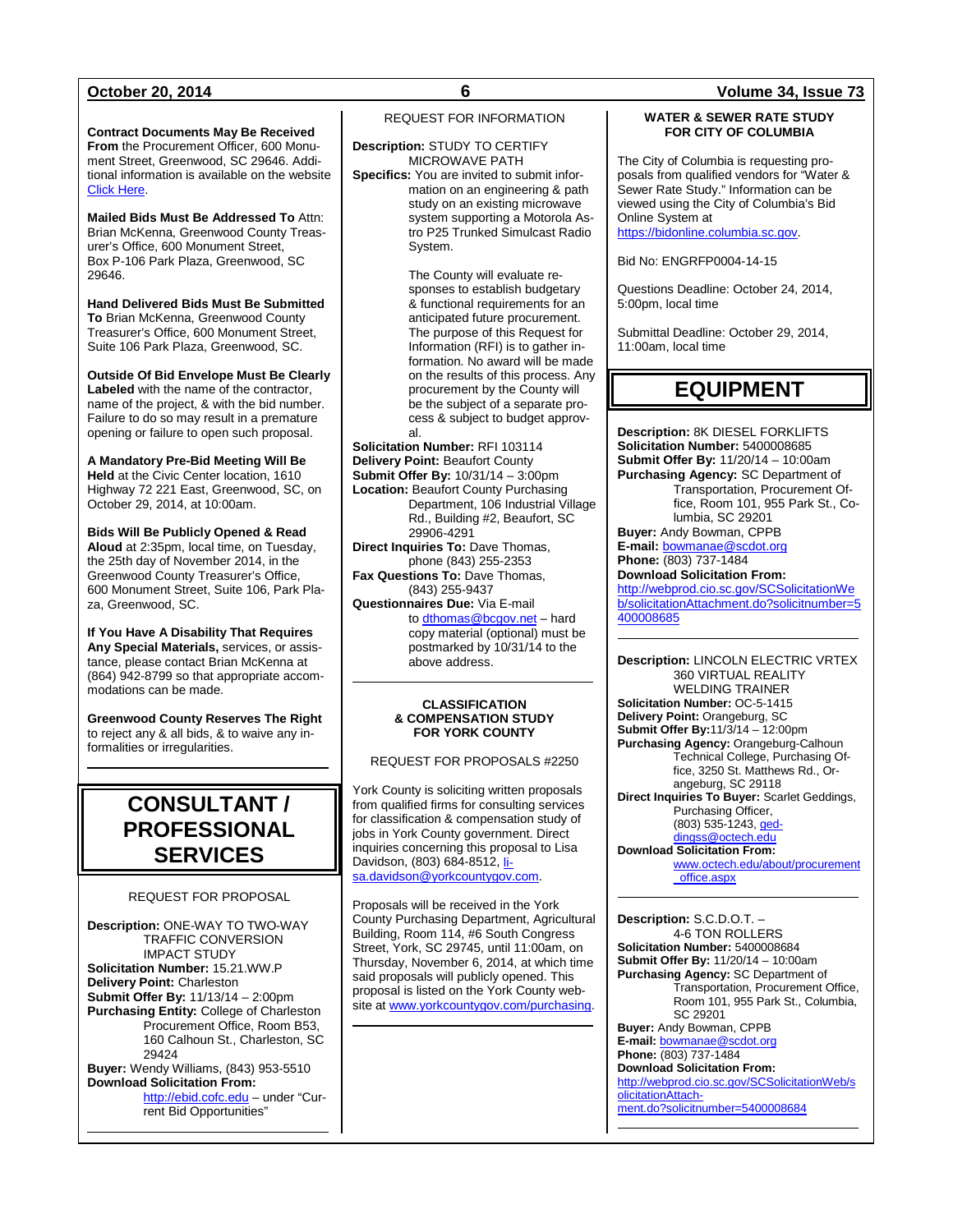**Description:** REPLACEMENT OF TWO VACUUM PUMPS **Solicitation Number:** USC-RFQ-2713-MR **Delivery Point:** Beaufort, SC **Bid Opening Date/Time:** 10/29/14 – 11:00am. Not a public bid opening **Bid Location:** USC Purchasing, 6th Floor, 1600 Hampton St., Columbia, SC 29208 **Bid Request:** Download solicitation from [http://purchasing.sc.edu](http://purchasing.sc.edu/) or call the USC bid line at (803) 777-0255 **Buyer:** Michelle Robinson, (803) 777-5253 o[r marobins@mailbox.sc.edu](mailto:marobins@mailbox.sc.edu)

**Description:** TO PURCHASE & INSTALL PLAYGROUND EQUIPMENT FOR CHOPPEE HEAD START CENTER, GEORGETOWN, SC **Solicitation Number:** 2014-09 **Submit Offer By:** 11/5/14 – 2:00pm **Purchasing Agency:** Waccamaw EOC, Inc., 1261 Hwy 501 East, Ste. B, Conway, SC 29526 **Buyer:** Janice Wideman, (843) 234-4100, Ext. 227 or [Janice.wideman@weoc.org](mailto:Janice.wideman@weoc.org) **Download Solicitation From:**

[www.weoc.org](http://www.weoc.org/)

**Description:** BLEACHERS, CORNER FLAGS & SOCCER GOALS **Specifics:** Clover School District Two is requesting proposals from qualified vendors for one set of Aluminum Bleachers with minimum of 250 seats, delivered & installed, & one set of corner flags & two soccer goals with swivel wheels **Solicitation Number:** 14-1007 **Deadline to Request Bid Package:** Monday, 10/27/14 **Submit Offer By:** Thursday, 11/6/14 – 2:00pm

**Purchasing Entity:** Clover School District Two, Procurement Department, 604 Bethel St., Clover, SC 29710 **To Request Bid Package:** Send E-mail to

[jerry.holliday@clover.k12.sc.us](mailto:jerry.holliday@clover.k12.sc.us) or send fax to Jerry Holliday at (803) 222-8003.

### **REARLOAD GARBAGE TRUCK FOR CITY OF AIKEN**

### INVITATION TO BID

The City of Aiken will accept bids for the purchase of a Rearload Garbage Truck for the Public Services Department until 10:00pm, Thursday, November 6, 2014, at the Public Services Department, 250 Dupont Dr., Aiken, SC, at which time & place bids will be publicly opened.

For further information, contact Stuart Bedenbaugh, in the City Manager's Office at (803) 642-7654.

## **INFORMATION TECHNOLOGY**

### STATEWIDE TERM CONTRACT

**Description:** RECORDS CONVERSION SERVICES TO ENCOMPASS, IMAGING, TEMPORARY STORAGE, RETRIEVAL & IN-HOUSE DESTRUCTION **Solicitation Number:** 5400008164 **Submit Offer By:** 12/2/14 – 2:30pm **Purchasing Agency:** ITMO, Division of Procurement Services, Budget & Control Board, 1201 Main St., Ste. 601, Columbia, SC 29201 **Buyer:** Donna J. Potts, CPPB **Email:** [dpotts@mmo.sc.gov](mailto:dpotts@mmo.sc.gov) **Phone:** (803) 896-6389 **Download Solicitation From:** [http://webprod.cio.sc.gov/SCSolicitationWe](http://webprod.cio.sc.gov/SCSolicitationWeb/solicitationAttachment.do?solicitnumber=5400008164) [b/solicitationAttachment.do?solicitnumber=5](http://webprod.cio.sc.gov/SCSolicitationWeb/solicitationAttachment.do?solicitnumber=5400008164) [400008164](http://webprod.cio.sc.gov/SCSolicitationWeb/solicitationAttachment.do?solicitnumber=5400008164)

### REQUEST FOR INFORMATION

**Description:** CHILD ENDANGERMENT DATABASE **Solicitation Number:** 5400008674 **Submit Offer By:** 10/24/14 – 2:00pm **Purchasing Agency:** SC Department of Health & Environmental Control, Business Management, Columbia Mills Building, 301 Gervais St., Columbia, SC **Buyer:** Tripp Clark **Email:** [clarkhc@dhec.sc.gov](mailto:clarkhc@dhec.sc.gov) [http://webprod.cio.sc.gov/SCSolicitationWeb/s](http://webprod.cio.sc.gov/SCSolicitationWeb/solicitationAttachment.do?solicitnumber=5400008674) [olicitationAttach-](http://webprod.cio.sc.gov/SCSolicitationWeb/solicitationAttachment.do?solicitnumber=5400008674)

[ment.do?solicitnumber=5400008674](http://webprod.cio.sc.gov/SCSolicitationWeb/solicitationAttachment.do?solicitnumber=5400008674)

### **EQUIPMENT FOR "SAFE ROOM" FOR ANDERSON ONE**

Anderson School District One is seeking bids to install equipment in a "safe room" at thirteen (13) school locations in the district. The overall intent of this project is to provide two-way intercom communication from the safe room to existing classrooms all-call paging throughout the facilities & live / playback CCTV viewing of all cameras at each site from the safe room.

**IFB Number:** 112014 **Delivery Point:** Anderson County, SC **Submit Offer By:** 11/10/14 – 2:00pm **Purchasing Agency:** Anderson School District One, 801 N. Hamilton St. Williamston, SC 29697 **Buyer:** Lynn Haning, (864) 847-7344[, han](mailto:haningl@anderson1.k12.sc.us)[ingl@anderson1.k12.sc.us](mailto:haningl@anderson1.k12.sc.us) **Direct Inquiries To:** Robbie BInnicker, (864) 847-7344, [binnickr@anderson1.k12.sc.us](mailto:binnickr@anderson1.k12.sc.us) **Download Solicitation From:** [www.anderson1.k12.sc.us](http://www.anderson1.k12.sc.us/) – Under "Headline" on the home page

### **October 20, 2014 7 Volume 34, Issue 73**

REQUEST FOR PROPOSAL

**Description:** PROFESSIONAL CONSULTANT FIRM TO PROVIDE AN APPLICANT TRACKING, ONBOARDING & PERFORMANCE MANAGEMENT SYSTEM **Solicitation No.:** RFP 3027-KP-01/16/2015 **Delivery Point:** Charleston **Submit Offer By:** 1/16/15 – 3:00pm **Purchasing Entity:** The Citadel, Procurement Services, Central Supply Warehouse, 171 Moultrie St., Charleston, SC 29409 **Buyer:** Karen Pressley, CPPB, phone (843) 953-6873, E-mai[l pressleyk1@citadel.edu](mailto:pressleyk1@citadel.edu) **Download Solicitation From:**  [http://www.citadel.edu/root/procur](http://www.citadel.edu/root/procurement-vendors/solicitations) [ement-vendors/solicitations](http://www.citadel.edu/root/procurement-vendors/solicitations) 

**Description:** AVIGILON SECURITY CAMERAS & INSTALLATION **Solicitation Number:** 102014-206-67702- 11/04/14 **Delivery Point:** Trident Technical College **Submit Offer By:** 11/4/14 – 2:00pm. Not a public bid opening **Purchasing Entity:** Trident Technical College, Purchasing Office, 2050 Mabeline Rd., Bldg. 940, North Charleston **Direct Inquiries to Buyer:** Jeff O'Dell, (843) 574-6205, [jeff.odell@tridenttech.edu](mailto:jeff.odell@tridenttech.edu) **Download Solicitation From:** [http://www.tridenttech.edu/procur](http://www.tridenttech.edu/procurement.htm) [ement.htm](http://www.tridenttech.edu/procurement.htm)

REQUEST FOR PROPOSAL

**Description:** ASSESSMENT & RECOMMENDED CONFIGURATION OF AN APPLICANT TRACKING SYSTEM **Solicitation Number:** 651-BR **Delivery Point:** Charleston **Submit Offer By:** Friday, 11/7/14 – 3:00pm, EST. Not a public bid opening **Purchasing Entity:** MUSC Hospital Authority, Children's Hospital, Room 109, Medical Center Purchasing Services Office, 165 Ashley Ave., Charleston, SC 29425 **Bid Request:** E-mail **RedB@musc.edu.** Please include your contact information, description & solicitation number. **Buyer:** Bert S. Red, CPPO, CPPB,

phone (843) 792-6841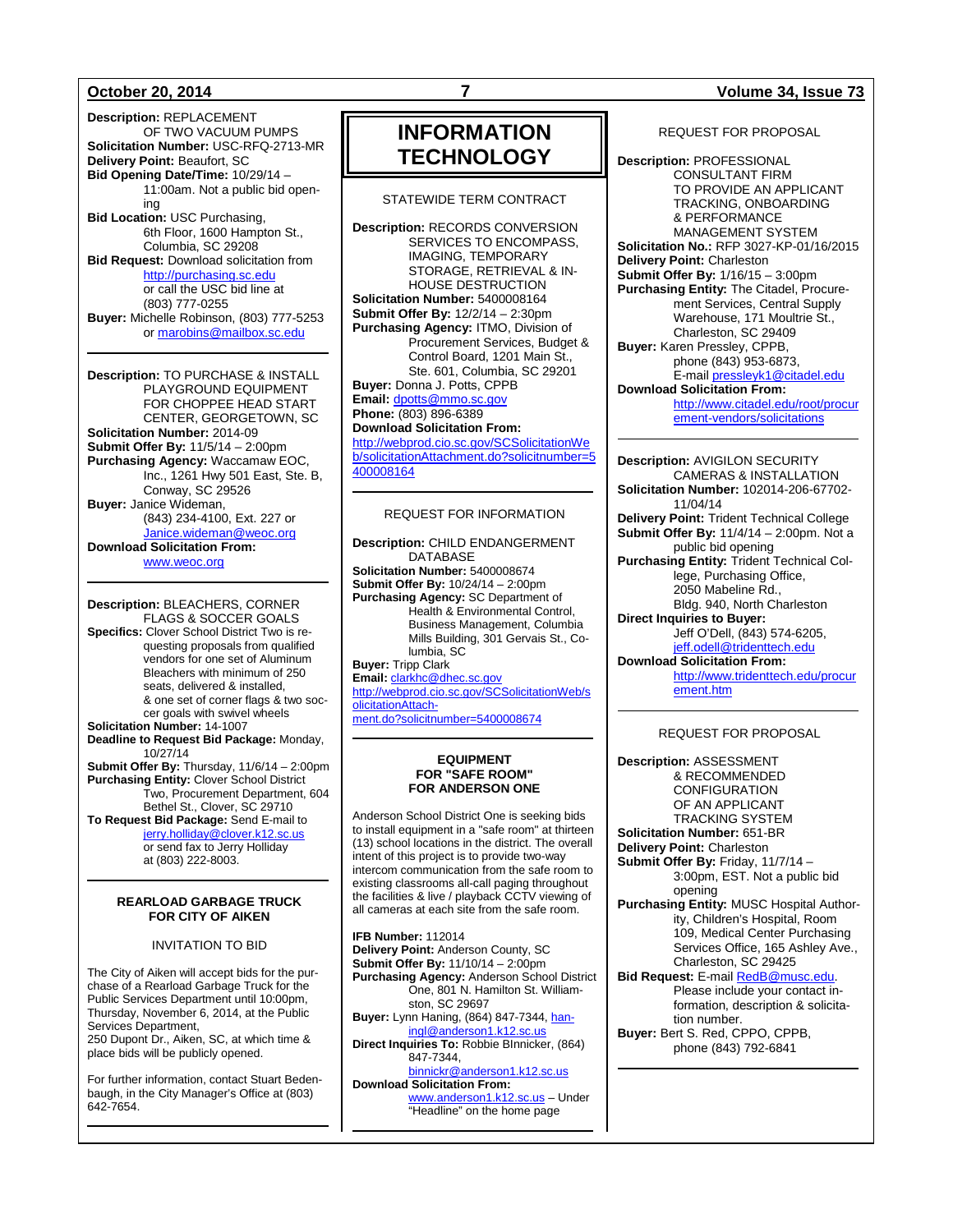### **CELLULAR PHONE CONTRACT FOR TRI-DEVELOPMENT CENTER OF AIKEN COUNTY, INC. & AIKEN COUNTY BOARD OF DISABILITIES**

Bid Number: TDC-010 Bid Due Date: 10/29/14 – 12:00pm

Tri-Development Center of Aiken County, Inc. and Aiken County Board of Disabilities are requesting bids from qualified vendors for a new cellular phone contract effective December 2014.

To request specifications direct inquiries to Shemeco Butler at [sbutler@aikentdc.org](mailto:sbutler@aikentdc.org) between the hours of 8:30am-4:00pm.

To submit an offer for a current bid, please send the bid to Tri-Development Center of Aiken County, Inc, PO Box 698, Aiken, SC 29802, Attention: Cellular Phone Procurement Bids.

The bids for the cellular phone contract will be opened by Tri-Development Center at 1016 Vaucluse Road, Aiken, SC 29801 at 1:00pm, Wednesday October 29, 2014.

Tri-Development Center of Aiken County, Inc. agrees to comply with the provision of Executive Order 11246 & Section 503 of the Rehabilitation Act of 1973(Section 503) & all similar, federal and state, & local laws, rules, regulations, & orders, & amendments thereto prohibiting discrimination in employment & further agrees that it will not discriminate on the basis of race, creed, color, religion, sex, age, disability, national origin, ancestry, political affiliation, or status as a protected veteran.

## **MAINTENANCE / REPAIR**

### **COOPER RIVER MARINA BRACKET REPLACEMENT**

2015-SP-006

The Charleston County Park & Recreation Commission (CCPRC) is seeking quotes for the replacement of brackets at the Cooper River Marina, 1010 Juneau Ave., North Charleston, SC 29405. To receive a copy of the Request for Quote, please visit CCPRC's website at [www.ccprc.com/bids.](http://www.ccprc.com/bids)

There will be a meeting / site visit at 10:00am, ET, Monday, October 27, 2014.

Offers must be submitted in accordance with the terms of the Request for Quote & are to be received no later than Thursday November 6, 2014, 2:00pm, EST.

**Description:** CENTRAL OFFICE – PAINTING & WALL COVERING **Solicitation Number:** J16-9863-FW-(J) **Delivery Point:** SC Dept. of Disabilities & Special Needs, Central Office,3440 Harden St. Extension, Ste. 125, Columbia, SC 29203, Joan Cooper, (803) 898-9796, [JCooper@ddsn.sc.gov](mailto:JCooper@ddsn.sc.gov) or Reed Marshall, (803) 898-9712[, RMar](mailto:RMarshall@ddsn.sc.gov)[shall@ddsn.sc.gov](mailto:RMarshall@ddsn.sc.gov) **Site Visit:** Non-mandatory, contact Reed Marshall, (803) 898-9712[, RMar](mailto:RMarshall@ddsn.sc.gov)[shall@ddsn.sc.gov](mailto:RMarshall@ddsn.sc.gov) to schedule **Submit Offer By:** 11/10/14 – 3:00pm **Purchasing Agency:** SCDDSN Engineering & Planning Division, 3440 Harden Street Extension, Ste. 125, Columbia, SC 29203 **Buyer:** Joan Cooper, SCDDSN Engineering & Planning, (803) 898-9796, [JCooper@ddsn.sc.gov](mailto:JCooper@ddsn.sc.gov) **Bid Request:** Jerra L. Kirchner, (803) 898- 9796[, jkirchner@ddsn.sc.gov](mailto:jkirchner@ddsn.sc.gov) **Download Solicitation From:** [www.ddsn.sc.gov](http://www.ddsn.sc.gov/)

## **MINOR CONSTRUCTION**

**Description:** PRIVACY SCREEN WALL FOR OAKDALE ELEMENTARY **SCHOOL Bid Number:** 14-1600 **Pre-Bid Conf.:** 10/30/14 – 11:00am **Place:** Oakdale ES, 1129 Oakdale Rd., Rock Hill, SC 29732 **Bids Due:** 11/6/14 – 2:00pm **Received At:** Rock Hill Schools Procurement Dept., 660 N. Anderson Rd., Rock Hill, SC 29730 **Bid Request:** [http://www.rock](http://www.rock-hill.k12.sc.us/departments/purchasing.aspx)[hill.k12.sc.us/departments/purcha](http://www.rock-hill.k12.sc.us/departments/purchasing.aspx) [sing.aspx](http://www.rock-hill.k12.sc.us/departments/purchasing.aspx)

## **PRINTING**

**Description:** PRINTING & STORAGE OF 1602 MEDS FORM **Solicitation Number:** 5400008688 **Submit Offer By:** 10/28/14 – 12:30pm **Purchasing Agency:** SC Dept. of Health & Human Services, 1801 Main St., Sixth Floor, Columbia, SC 29201 **Buyer:** Leon E. Hines **E-mail:** [HinesL@scdhhs.gov](mailto:HinesL@scdhhs.gov) **Phone:** (803) 898-1002 [http://webprod.cio.sc.gov/SCSolicitationWe](http://webprod.cio.sc.gov/SCSolicitationWeb/solicitationAttachment.do?solicitnumber=5400008688) [b/solicitationAttachment.do?solicitnumber=5](http://webprod.cio.sc.gov/SCSolicitationWeb/solicitationAttachment.do?solicitnumber=5400008688) [400008688](http://webprod.cio.sc.gov/SCSolicitationWeb/solicitationAttachment.do?solicitnumber=5400008688)

**October 20, 2014 8 Volume 34, Issue 73**

## **SERVICES**

**Description:** H.V.A.C. MAINTENANCE & REPAIR FOR THREE LOCATIONS AT SCDMH-BECKMAN CENTER **Solicitation Number:** 5400008208 **Pre-Bid Conf./Site Visit:** 10/29/14 – 11:00am **Place:** SCDMH – Beckman Center, 1547 Parkway, Greenwood, SC 29646, (864) 229-7120 **Submit Offer By:** 11/6/14 – 3:15pm **Purchasing Agency:** SC Dept. of Mental Health, Procurement Office, 2414 Bull St., Columbia, South Carolina 29201 **Buyer:** Julia Scott **E-mail:** [Jas02@scdmh.org](mailto:Jas02@scdmh.org) **Phone:** (803) 898-8481 **Download Solicitation From:** [http://webprod.cio.sc.gov/SCSolicitationWe](http://webprod.cio.sc.gov/SCSolicitationWeb/solicitationAttachment.do?solicitnumber=5400008208) [b/solicitationAttachment.do?solicitnumber=5](http://webprod.cio.sc.gov/SCSolicitationWeb/solicitationAttachment.do?solicitnumber=5400008208) [400008208](http://webprod.cio.sc.gov/SCSolicitationWeb/solicitationAttachment.do?solicitnumber=5400008208)

**Description:** PLANT CONTAINERIZED LONGLEAF PINE SEEDLINGS **Solicitation Number:** 5400008661 **Site Visit:** Recommended, Call (803) 494- 8196 to schedule **Place:** 6740 Headquarters Road, Wedgefield, SC 29168 **Submit Offer By:** 11/3/14 – 10:00am **Purchasing Agency:** SC Forestry Commission, 5500 Broad River Rd., Columbia, SC 29212 **Buyer:** Melissa Fleming **Email:** [mfleming@forestry.state.sc.us](mailto:mfleming@forestry.state.sc.us) **Phone:** (803) 896-8836 **Download Solicitation From:**

[http://webprod.cio.sc.gov/SCSolicitationWe](http://webprod.cio.sc.gov/SCSolicitationWeb/solicitationAttachment.do?solicitnumber=5400008661) [b/solicitationAttachment.do?solicitnumber=5](http://webprod.cio.sc.gov/SCSolicitationWeb/solicitationAttachment.do?solicitnumber=5400008661) [400008661](http://webprod.cio.sc.gov/SCSolicitationWeb/solicitationAttachment.do?solicitnumber=5400008661)

**Description:** PROVIDE, DELIVER, & INSTALL DUGOUT FLOORING IN BASEBALL COMPLEX **Solicitation Number:** RFQ141016AR **Delivery Point:** Conway, SC **Site Visit:** Non-mandatory, contact Chris Carter to schedule, (843) 349- 2524, [ccarter@coastal.edu](mailto:ccarter@coastal.edu) **Submit Offer By:** 11/7/14 – 2:00pm **Purchasing Agency:** Coastal Carolina University Purchasing Department, 642 Century Circle, Conway, SC 29526 **Direct Inquiries to Buyer:** Annette Roberts, phone (843) 349-2161 or E-mai[l aroberts@coastal.edu](mailto:aroberts@coastal.edu) **Download Solicitation From:** [http://www.coastal.edu/procurement/current](http://www.coastal.edu/procurement/currentsolicitations.html)

[solicitations.html](http://www.coastal.edu/procurement/currentsolicitations.html)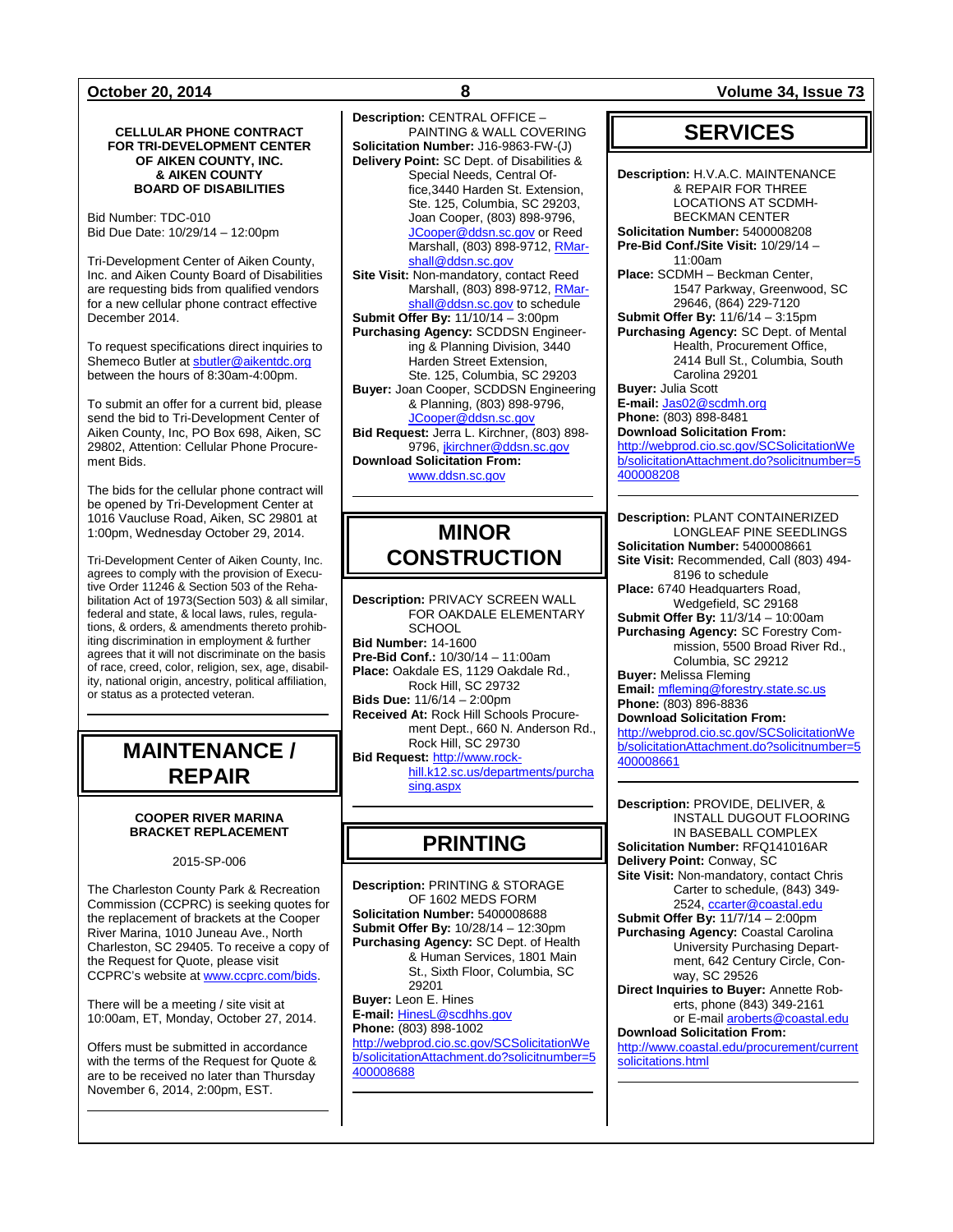**Description:** AIRCRAFT MOVING **SERVICES Solicitation Number:** 141020-905-06206- 11/04/14 **Delivery Point:** North Charleston, SC **Submit Offer By:** 11/4/14 – 2:00pm **Purchasing Agency:** Trident Technical College, Purchasing Office, 2050 Mabeline Rd., N Charleston, SC 29406 **Direct Inquiries to Buyer:** Wendy Dennis, phone (843) 574-6065, E-mail [Wendy.Dennis@tridenttech.edu](mailto:Wendy.Dennis@tridenttech.edu) **Download Solicitation From:** [http://www.tridenttech.edu/procur](http://www.tridenttech.edu/procurement.htm) [ement.htm](http://www.tridenttech.edu/procurement.htm)

**Description:** STANDARD MAIL PROCESSING SERVICES **Solicitation Number:** 41020-915-05706- 11/04/14 **Delivery Point:** North Charleston **Submit Offer By:** 11/4/14 – 3:00pm **Purchasing Agency:** Trident Technical College, Purchasing Office, 2050 Mabeline Rd., N Charleston, SC 29406 **Direct Inquiries to Buyer:** Wendy Dennis, phone (843) 574-6065, E-mail [Wendy.Dennis@tridenttech.edu](mailto:Wendy.Dennis@tridenttech.edu) **Download Solicitation From:** [http://www.tridenttech.edu/procur](http://www.tridenttech.edu/procurement.htm) [ement.htm](http://www.tridenttech.edu/procurement.htm)

**Description:** RENOVATION OF MEZZANINE AT JEFFERSON SQUARE BUILDING **Solicitation Number:** 5400008687 **Site Visit:** 10/24/14 – 10:00am **Site Visit Location:** 1801 Main St., Columbia **Deadline for Questions:** 10/27/14 – 3:00pm **Submit Offer By:** 10/29/14 – 3:00pm **Purchasing Agency:** SC Dept. of Health & Human Services, 1801 Main St., Sixth Floor, Columbia, SC 29201 **Buyer:** Brigitte Poore **E-mail:** [Brigitte.Poore@scdhhs.gov](mailto:Brigitte.Poore@scdhhs.gov) **Phone:** (803) 898-2595 **Download Solicitation From:** [http://webprod.cio.sc.gov/SCSolicitationWe](http://webprod.cio.sc.gov/SCSolicitationWeb/solicitationAttachment.do?solicitnumber=5400008687)

[b/solicitationAttachment.do?solicitnumber=5](http://webprod.cio.sc.gov/SCSolicitationWeb/solicitationAttachment.do?solicitnumber=5400008687) [400008687](http://webprod.cio.sc.gov/SCSolicitationWeb/solicitationAttachment.do?solicitnumber=5400008687)

**Description:** MECHANICAL SWEEPING – DORCHESTER **Solicitation Number:** 5400008686 **Pre-Bid Conf.:** 11/3/14 – 10:00am **Pre-Bid Location:** Dorchester Maintenance, 5225 East Jim Bilton Blvd., St. George, SC 29477. Phone (843) 563-5497 for directions

**Submit Offer By:** 11/12/14 – 10:00am

**Purchasing Agency:** SC Department of Transportation, Procurement Office, 955 Park St., Room 101, Columbia, SC 29201 **Buyer:** Shelia O. Willis, **Email:** [WillisSO@scdot.org](mailto:WillisSO@scdot.org) **Phone:** (803) 737-0676 **Download Solicitation From:** [http://webprod.cio.sc.gov/SCSolicitationWe](http://webprod.cio.sc.gov/SCSolicitationWeb/solicitationAttachment.do?solicitnumber=5400008686) [b/solicitationAttachment.do?solicitnumber=5](http://webprod.cio.sc.gov/SCSolicitationWeb/solicitationAttachment.do?solicitnumber=5400008686) [400008686](http://webprod.cio.sc.gov/SCSolicitationWeb/solicitationAttachment.do?solicitnumber=5400008686)

**Description:** STORMWATER MANAGEMENT PLAN **Solicitation Number:** 53864892 **Delivery Point:** Statewide **Submit Offer By:** 11/4/14 – 2:15pm, EST **Purchasing Entity:** Clemson University, Procurement Services, Administrative Services Building, 108 Silas N. Pearman Blvd., Clemson, SC 29634 **Direct Inquiries to Buyer:** Jody R. Burgess,

phone (864) 650-8050, E-mai[l jodyb@clemson.edu](mailto:jodyb@clemson.edu) **Download Solicitation From:**

[www.clemson.edu/cfo/procureme](http://www.clemson.edu/cfo/procurement/vendors) [nt/vendors](http://www.clemson.edu/cfo/procurement/vendors)

### **STUDENT HOUSING SPACE IN RICHLAND OR LEXINGTON COUNTY FOR U.S.C.**

The State of South Carolina is seeking student housing space in Richland or Lexington County on behalf of the University of South Carolina. Information about this bid can be found at [www.gs.sc.gov/sb-ps/leasing/LS](http://www.gs.sc.gov/sb-ps/leasing/LS-solicitations.phtm)[solicitations.phtm.](http://www.gs.sc.gov/sb-ps/leasing/LS-solicitations.phtm)

Please direct your responses & inquiries in writing to Cynthia Young, 1200 Senate St., Suite 460, Columbia, SC 29201, Fax (803) 734-0592, o[r cyoung@gs.sc.gov.](mailto:cyoung@gs.sc.gov)

All proposals must be received in the Real Property Services Office on or before 4:00pm, October 31, 2014.

### **OFFICE SPACE IN LEXINGTON OR RICHLAND COUNTY FOR S.C.D.N .R**

The State of South Carolina is seeking office space in Lexington or Richland County on behalf of the South Carolina Department of Natural Resources. Information about this bid can be found a[t www.gs.sc.gov/sb](http://www.gs.sc.gov/sb-ps/leasing/LS-solicitations.phtm)[ps/leasing/LS-solicitations.phtm.](http://www.gs.sc.gov/sb-ps/leasing/LS-solicitations.phtm)

Please direct your responses & inquiries in writing to Cynthia Young, 1200 Senate St., Suite 460, Columbia, SC 29201, Fax (803) 734-0592, o[r cyoung@gs.sc.gov.](mailto:cyoung@gs.sc.gov)

All proposals must be received in the Real Property Services Office on or before 4:00pm, October 31, 2014.

### **October 20, 2014 9 Volume 34, Issue 73**

### **REAL ESTATE APPRAISAL FOR CITY OF SPARTANBURG**

PROPOSAL NO: 1415-11-04-01

Notice is hereby given the City of Spartanburg is involved in an environmental mitigation project located on the north side of Spartanburg. As a part of the project, approximately 14 vacant lots, 5 occupied houses, 1 abandoned store & one parking lot will be purchased. The owners of the properties must be offered the fair market value & a qualified real estate appraiser must determine that value. The real estate appraiser should make an appraisal of the property consistent with the Uniform Standards of Professional Appraisal Practice (USPAP). This appraisal should be in the form acceptable for FAA assisted projects.

The City of Spartanburg reserves the right to reject any & all bids or to waive any informality in the bidding. Bids may be held by the City of Spartanburg for a period not to exceed sixty (60) days from the date of the opening of bids for the purpose of reviewing the bids & investigating the qualifications of bidder(s), prior to awarding of the contract.

Questions regarding bid procedures should be directed to Carl Wright, Procurement & Property Manager at (864) 596-2790 or [cwright@cityofspartanburg.org.](mailto:cwright@cityofspartanburg.org) Direct inquiries to Wanda Logan at City of Spartanburg, PO Box 1749, Spartanburg, SC 29304, (864) 596-2910.

Sealed Proposals shall be submitted to Carl Wright, Procurement & Property Manager, on or before November 4, 2014, at 3:00pm, City Hall, 145 W. Broad Street, Spartanburg, SC, at which time they will be publicly opened & read aloud in the Training Room, same location.

For further information & a complete proposal package, please contact the Procurement & Property office at (864) 596- 2049. Complete proposal package also available a[t www.cityofspartanburg.org](http://www.cityofspartanburg.org/) by following the links in "I'm A Business."

Proposals can be hand delivered or mailed to the following address:

City of Spartanburg Attn.: Procurement & Property Division PO Box 5107 145 West Broad Street Spartanburg, SC 29304

The following proposal number must be placed on the left corner of the outer envelope in order for the bid to be stamped in as accepted on time: Proposal No: 1415-11- 04-01.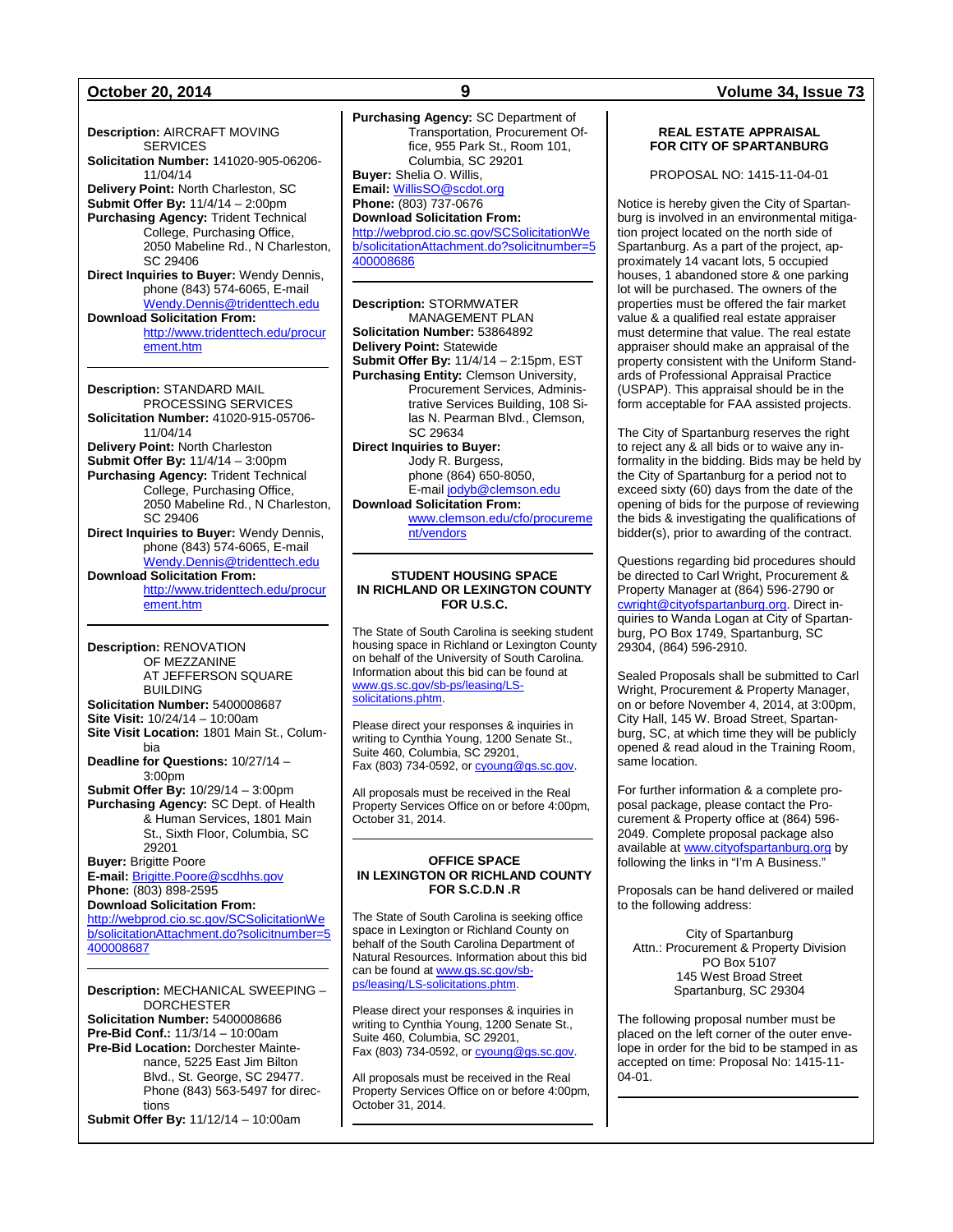**October 20, 2014 10 Volume 34, Issue 73**

### **SUPPLIES**

**Description:** BRIDGES, 70 FT. & 30 FT., FOR ABBEVILLE COUNTY **Solicitation Number:** 5400008682 **Submit Offer By:** 11/6/14 – 10:00am **Purchasing Agency:** SC Dept. of Transportation, Rm. 101, 955 Park St., Columbia, SC 29201 **Buyer:** Sateria P. West **Email:** [westsp@scdot.org](mailto:westsp@scdot.org) **Phone:** (803) 737-1488 **Download Solicitation From:** [http://webprod.cio.sc.gov/SCSolicitationWe](http://webprod.cio.sc.gov/SCSolicitationWeb/solicitationAttachment.do?solicitnumber=5400008682) [b/solicitationAttachment.do?solicitnumber=5](http://webprod.cio.sc.gov/SCSolicitationWeb/solicitationAttachment.do?solicitnumber=5400008682)

[400008682](http://webprod.cio.sc.gov/SCSolicitationWeb/solicitationAttachment.do?solicitnumber=5400008682)

**Description:** D4 CONCRETE FOR BRIDGE REPAIR **Solicitation Number:** 5400008670 **Submit Offer By:** 11/13/14 – 10:00am **Purchasing Agency:** SC Department of Transportation, Procurement Office, Room 101, 955 Park St., Columbia, SC 29201 **Buyer:** Andy Bowman, CPPB **E-mail:** [bowmanae@scdot.org](mailto:bowmanae@scdot.org) **Phone:** (803) 737-1484 **Download Solicitation From:** [http://webprod.cio.sc.gov/SCSolicitationWe](http://webprod.cio.sc.gov/SCSolicitationWeb/solicitationAttachment.do?solicitnumber=5400008670) [b/solicitationAttachment.do?solicitnumber=5](http://webprod.cio.sc.gov/SCSolicitationWeb/solicitationAttachment.do?solicitnumber=5400008670) [400008670](http://webprod.cio.sc.gov/SCSolicitationWeb/solicitationAttachment.do?solicitnumber=5400008670)

### *REBID*

**Description:** FURNISH & DELIVER LIMESTONE **Solicitation Number:** 5400008683 **Submit Offer By:** 11/4/14 – 11:00am **Purchasing Agency:** SC Department of Natural Resources 1000 Assembly Street, Room 242 Columbia, SC 29201 **Buyer:** Jean Beane **Email:** [beanej@dnr.sc.gov](mailto:beanej@dnr.sc.gov) **Phone:** (803) 734-3933 [http://webprod.cio.sc.gov/SCSolicitationWe](http://webprod.cio.sc.gov/SCSolicitationWeb/solicitationAttachment.do?solicitnumber=5400008683) [b/solicitationAttachment.do?solicitnumber=5](http://webprod.cio.sc.gov/SCSolicitationWeb/solicitationAttachment.do?solicitnumber=5400008683) [400008683](http://webprod.cio.sc.gov/SCSolicitationWeb/solicitationAttachment.do?solicitnumber=5400008683)

**Description:** JEFFERSON SQUARE COURTYARD FURNITURE **Solicitation Number:** 5400008675 **Submit Offer By:** 10/28/14 – 10:00am **Purchasing Agency:** SC Dept. of Health & Human Services, Sixth Floor, 1801 Main St., Columbia, SC 29201 **Buyer:** Brigitte Poore **E-mail:** [Brigitte.Poore@scdhhs.gov](mailto:Brigitte.Poore@scdhhs.gov) **Phone:** (803) 898-2595 [http://webprod.cio.sc.gov/SCSolicitationWe](http://webprod.cio.sc.gov/SCSolicitationWeb/solicitationAttachment.do?solicitnumber=5400008675)

[b/solicitationAttachment.do?solicitnumber=5](http://webprod.cio.sc.gov/SCSolicitationWeb/solicitationAttachment.do?solicitnumber=5400008675) [400008675](http://webprod.cio.sc.gov/SCSolicitationWeb/solicitationAttachment.do?solicitnumber=5400008675)

**Description:** PROVIDE & DELIVER RECYCLING RECEPTACLE **UNITS** 

**Solicitation Number:** RFQ-141026-WBL **Delivery Point:** Conway, SC

**Submit Offer By:** 11/4/14 – 2:00pm. Not a public bid opening

**Purchasing Agency:** Coastal Carolina University, Procurement Services, PO Box 261954, Conway, SC 29528-6054

**Buyer:** Wanda B. Lewis, phone (843) 349-2162, E-mai[l wlewis@coastal.edu](mailto:wlewis@coastal.edu) **Download Solicitation From:**

[http://www.coastal.edu/procurem](http://www.coastal.edu/procurement/currentsolicitations.html) [ent/currentsolicitations.html](http://www.coastal.edu/procurement/currentsolicitations.html)

**Description:** LANCASTER COUNTY SCHOOL DISTRICT SEEKS BIDS FOR PURCHASE OF BAND & ORCHESTRA EQUIPMENT **Solicitation Number:** 201508 **Deadline for Questions:** 10/23/14 – 4:00pm **Due Date/Time:** 10/28/14 – 2:00pm, ET **Submit To:** Lancaster County School District, Attn.: Cara Cox, 300 South Catawba St., Lancaster, SC 29720

**Inquiries:** [Procurement.Dept@lcsdmail.net](mailto:Procurement.Dept@lcsdmail.net) **Bid Requests:** [www.lancastercsd.com](http://www.lancastercsd.com/)

### *REBID*

**Description:** PROVIDE THE CITY OF ROCK HILL FIRE DEPARTMENT WITH NEW SCREEN PRINT UNIFORMS **Solicitation Number:** PUR563 **Delivery Point:** Rock Hill **Pre-Bid Conf.:** Mandatory, 10/29/14 – 2:00pm **Place:** Operations Center, Purchasing Conference Room, 757 S. Anderson Rd., Bldg. 103, Rock Hill, SC 29730 **Submit Offer By:** 11/11/14 – 2:00pm **Purchasing Entity:** City of Rock Hill Operations Center, Purchasing Office, 757 S. Anderson Rd., Bldg. 103, Rock Hill, SC 29730 **Direct Inquiries To:** Captain Chris Klepper, (803) 329-7251 **Buyer:** Marty Burr, (803) 329-5551 or [mburr@cityofrockhill.com](mailto:mburr@cityofrockhill.com) **Bid Request:** [Click Here](http://cityofrockhill.com/departments/general-government/purchasing/bids-proposal-requests)

### **SLUDGE DEWATERING BOXES FOR CITY OF COLUMBIA**

The City of Columbia is requesting bids from qualified vendors for "Sludge Dewatering Boxes FY 2014-2015."

Information can be viewed using the City of Columbia's Bid Online System at

[https://bidonline.columbia.sc.gov.](https://bidonline.columbia.sc.gov/)

Bid 019-14-15

Bid Deadline: November 14, 2014, at 11:00am, local time

A mandatory pre-bid meeting will be held on November 5, 2014, at 2:00pm, local time, at Metro Wastewater Treatment Plant located at 1200 Simmon Tree Lane, Columbia, SC 29201.

The deadline for questions is November 6, 2014, at 11:00am. Questions must be submitted using Bid Online.

## **FOR SALE**

### **HOUSE & REAL PROPERTY IN WALHALLA, SC**

Oconee County will accept bids for the Sale of House & Real Property located at 502 E. Main St., Walhalla, SC, until Tuesday, January 14, 201, at 2:00pm, EST; at which time they will be publicly opened.

Site Visit: There will be four (4) site visits for viewing the real property, including the improvements. The dates are as follows:

- Tuesday, October 28, 2014 from 2:00pm to 4:00pm
- Thursday, November 20, 2014 from 10:00am to 12:00pm
- Tuesday, December 9, 2014 from 2:00pm to 4:00pm
- Tuesday, January 6, 2015 from 10:00am to 12:00pm

Specifications may be obtained from Oconee County Procurement Office, 415 S. Pine Street, Room 100, Walhalla, SC 2969,1 or at the County's website, [Click](http://www.oconeesc.com/Departments/KZ/Procurement.aspx)  [Here.](http://www.oconeesc.com/Departments/KZ/Procurement.aspx)

Oconee County reserves the right to reject any or all bids, to waive any technicalities & informalities, & to accept the bids deemed to be in the best interest of the County.

### **S.C. SURPLUS PROPERTY**

Public Auction Number: 141022

A public auction will be held at 9:00am on Wednesday, October 22, 2014.

Property in lots, including vehicles, will be auctioned. Other lots may be added or withdrawn.

Location: SC Surplus Property, 1441 Boston Ave., W Columbia, SC

Contact: Customer Service, (803) 896-6880